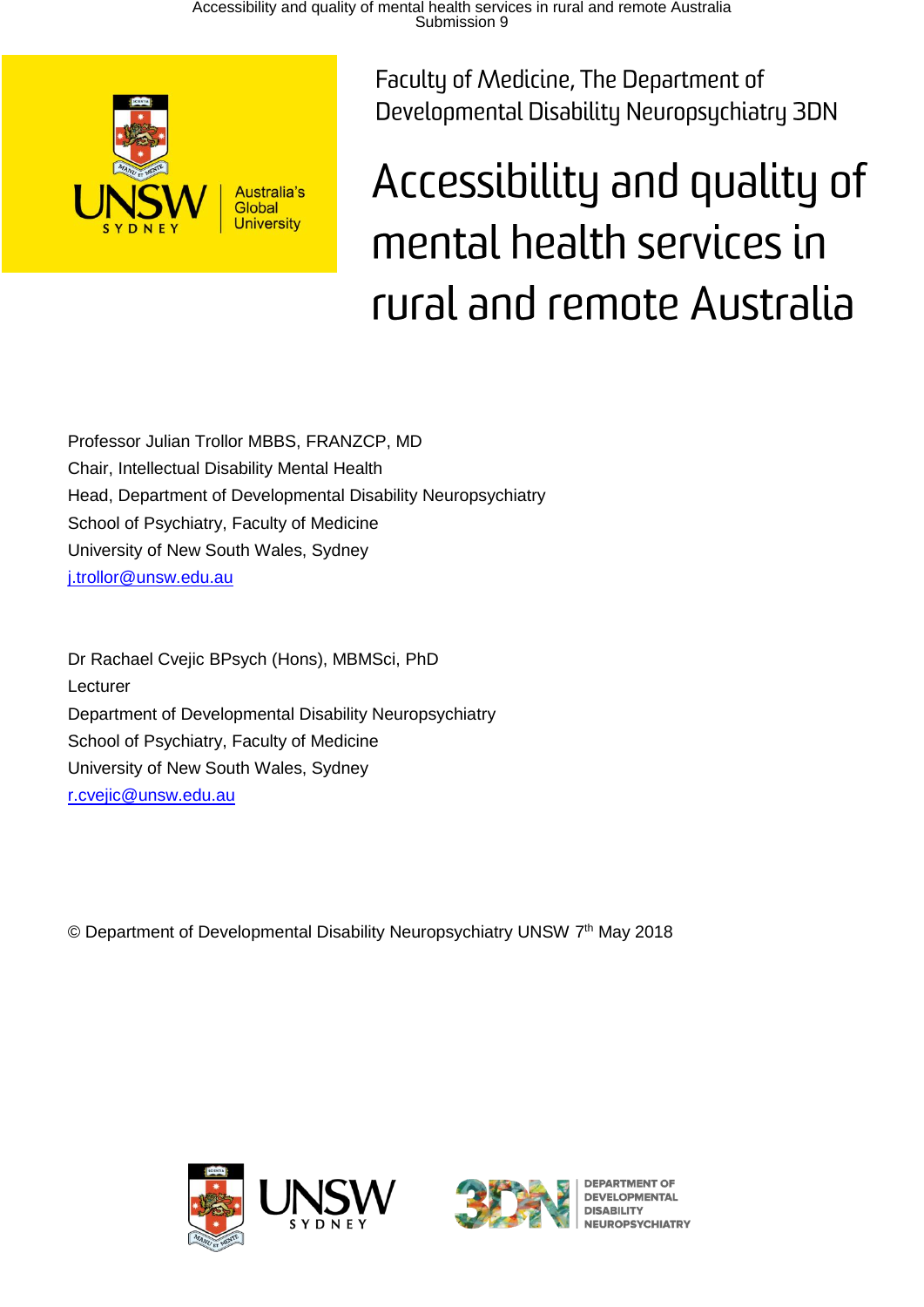# **Table of Contents**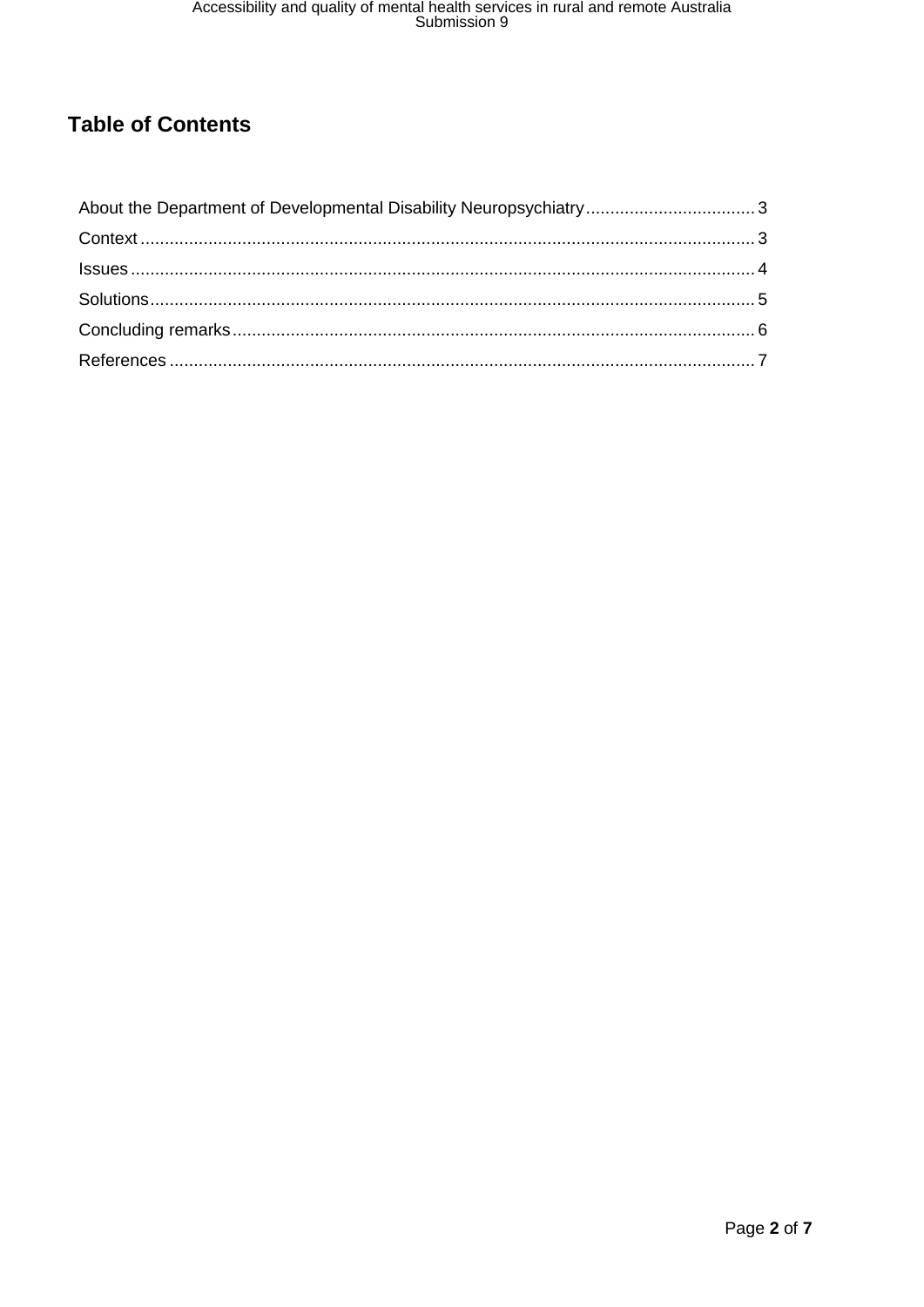# <span id="page-2-0"></span>**About the Department of Developmental Disability Neuropsychiatry**

The Department of Developmental Disability Neuropsychiatry (3DN) at UNSW Australia leads National and State developments in Intellectual and Developmental Disability Mental Health through education and training of health and disability professionals and by conducting research with a particular focus on the mental health of people with intellectual disability (ID). 3DN's vision is to work with people with ID and Developmental Disabilities (DD), their carers and families, to achieve the highest attainable standard of mental health and wellbeing. 3DN is led by UNSW's inaugural Chair of Intellectual Disability Mental Health, Professor Julian Trollor, who has over 20 years of specialist experience in the management of people with ID and complex health and mental health problems. He has extensive experience with a range of disability service providers and professionals, and has led or contributed to numerous legislative, policy and service reviews in the disability arena. More information about 3DN and the Chair IDMH can be found on our website: [http://3dn.unsw.edu.au/.](http://3dn.unsw.edu.au/)

## <span id="page-2-1"></span>**Context**

People with ID represent about 1.8% of the Australian population, or approximately 400,000 individuals (1). People with ID experience very poor physical and mental health compared to the general population. They often have complex support needs, which arise because of complexity at the person level, at the service level, or systems levels. The prevalence of mental ill health is at least two to three times higher in people with ID compared to the general population (2). Many people with ID experience a high degree of complexity and an atypical profile and presentation of mental illness (3), thus requiring a high level of psychiatric expertise, and coordinated approaches between services. The poor health and mental health status of people with ID, and commitments to address these problems, have been clearly articulated in the National Disability Strategy (4). Further priorities to address the mental health needs of people with ID were determined at the first National Roundtable on the Mental Health of People with Intellectual Disability (5), and in subsequent documents such as the NSW Mental Health Commission's 10 year strategic plan (6) and the 5<sup>th</sup> National Mental Health and Suicide Prevention Plan (7).

Despite the over-representation of mental illness in people with ID, access to mental health services is limited and falls far short of that for the general population. In a current multi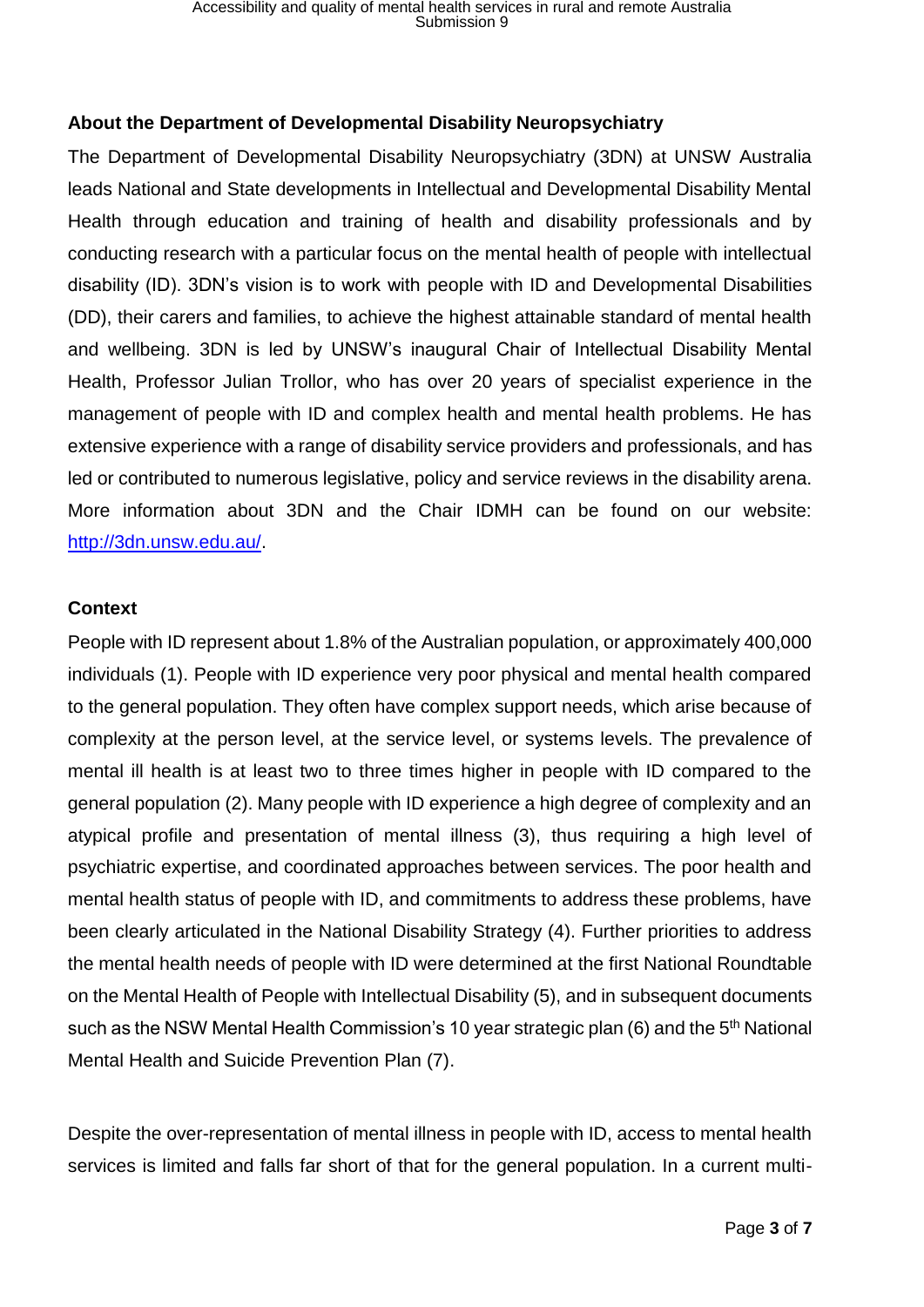disciplinary partnerships for better health project funded by the NHMRC (see Link https://3dn.unsw.edu.au/project/national-health-medical-research-council-partnershipsbetter-health-project-improving-mental) we work together with key mental health, disability, education, justice and consumer agencies to improve mental health outcomes of people with ID. Key findings thus far include: much higher admission rates, length of stay and associated costs of mental health admissions for people with ID in NSW, compared to people without ID; lack of explicit identification of people with ID in mental health policy in Australia, despite the high vulnerability to mental disorders in this group; and lack of recognition of the specific needs of people with ID in clinical care settings, including lack of awareness about adaptations to clinical approach in mental health services and professionals. These preliminary findings highlight the need for potential solutions that begin with the consideration of the needs of people with ID in all aspects of health policy and services development.

#### <span id="page-3-0"></span>**Issues**

- 1. Findings from our data linkage project have indicated a higher proportion of the population have ID in rural and remote areas (1.5%) compared to metropolitan areas of NSW (1.15%). Further, ID is over-represented in Aboriginal peoples, who themselves are more geographically dispersed and proportionally over-represented in rural and remote locations.
- 2. There are very few specialised services for people with ID and mental illness. The few that are available are in major metropolitan regions; compounding the lack of access for people with ID in rural and remote Australia.
- 3. Travel for people with ID and their carers to access services in metropolitan areas is also difficult. Factors that contribute to travel difficulties and associated stress for people with ID and their carers include mobility and behavioural issues, in addition to associated financial strain (which is already a major issue in this group)
- 4. Without access to specialist services for people with ID and mental illness, the burden of care is left to the person's general practitioner (GP). Australian GPs have reported a lack of skills and training in the area of ID mental health (8, 9), and audits of Australian medical education curricula indicate that enhancements in this area are needed (10, 11). Further, GPs in rural areas of Australia see a higher proportion of patients with ID (12), but our study of practice characteristics indicates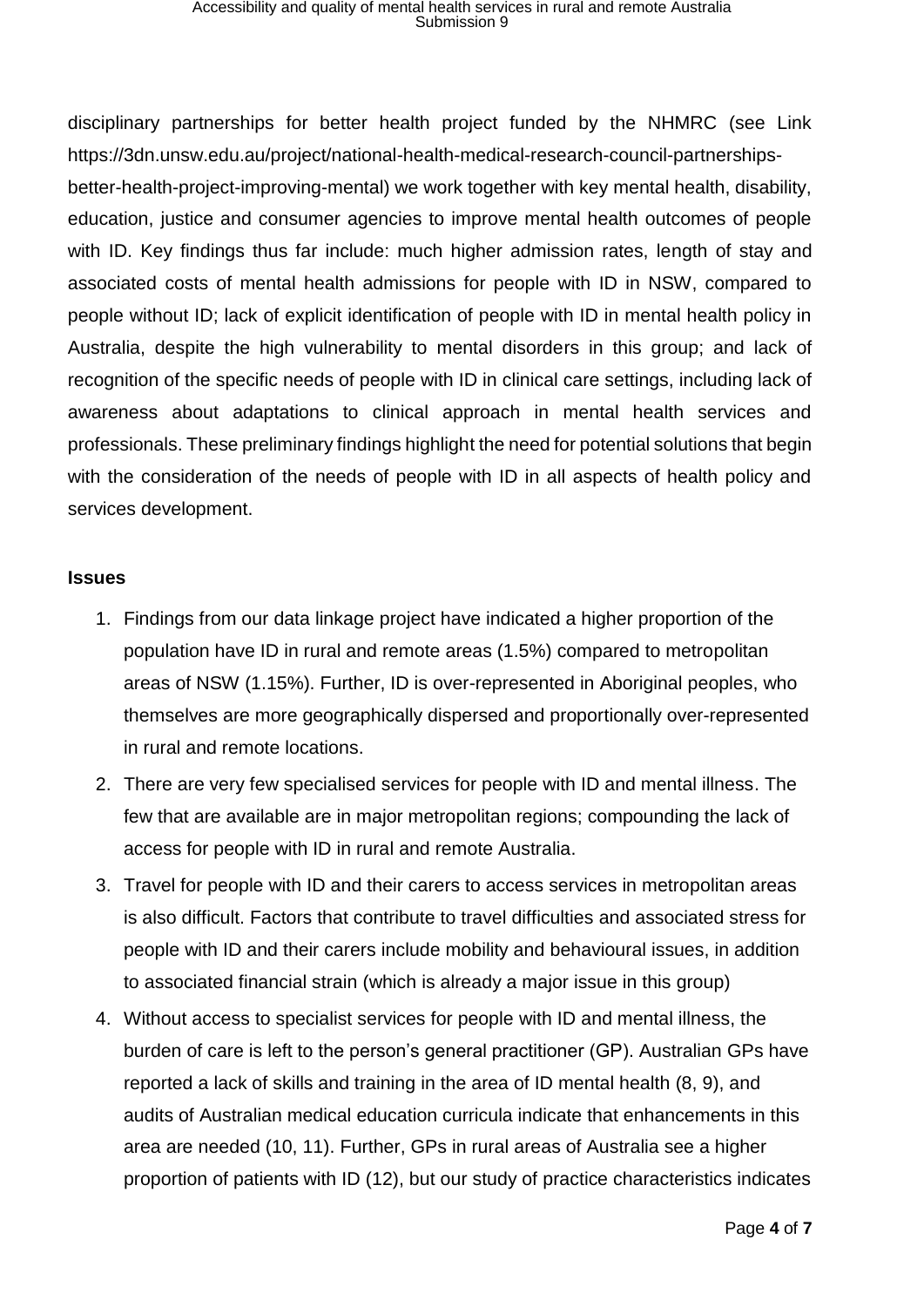that these GPs are overwhelmed by administrative rather than medically-related demands (13). As a result, GPs are less able to get to the many health needs of people with ID, including to preventative health needs.

5. Direct discussion with local health districts (LHDs) and public health networks (PHNs) in rural and remote locations has emphasised the need for improved access for these populations, including for Aboriginal people with ID.

## <span id="page-4-0"></span>**Solutions**

- 1. Funding the development of specialised capacity and skills in a core workforce within each rural and remote LHD mental health service, with support and training from specialised metropolitan ID health or mental health teams.
- 2. Ensuring that people with ID and their health needs form a core part of the needs assessment and response of each rural and remote PHN.
- 3. Funding the further development of links between highly specialised health teams in metropolitan areas and rural and remote LHDs, i.e. a hub and spoke model.
- 4. Supporting the development of a state-wide quaternary service in ID mental health in each state or territory which is able to provide highly specialised review in situations where there is a controversy over diagnosis or management. This should service should include outreach and technological strategies (e.g. telepsychiatry) to ensure access for people living in rural and remote areas.
- 5. Ensuring mandatory training in ID mental health for all front line mental health staff based in regional remote areas through our free e-learning portal nationally. This can be accessed at [http://www.idhealtheducation.edu.au/.](http://www.idhealtheducation.edu.au/)
- 6. Consider funding to implement our ID Mental Health Core Competencies and to use the accompanying toolkit in staff development in regional ad remote areas. The Core Competencies Framework and accompanying toolkit can both be accessed through our Department website at https://3dn.unsw.edu.au/idmh-corecompetency-framework.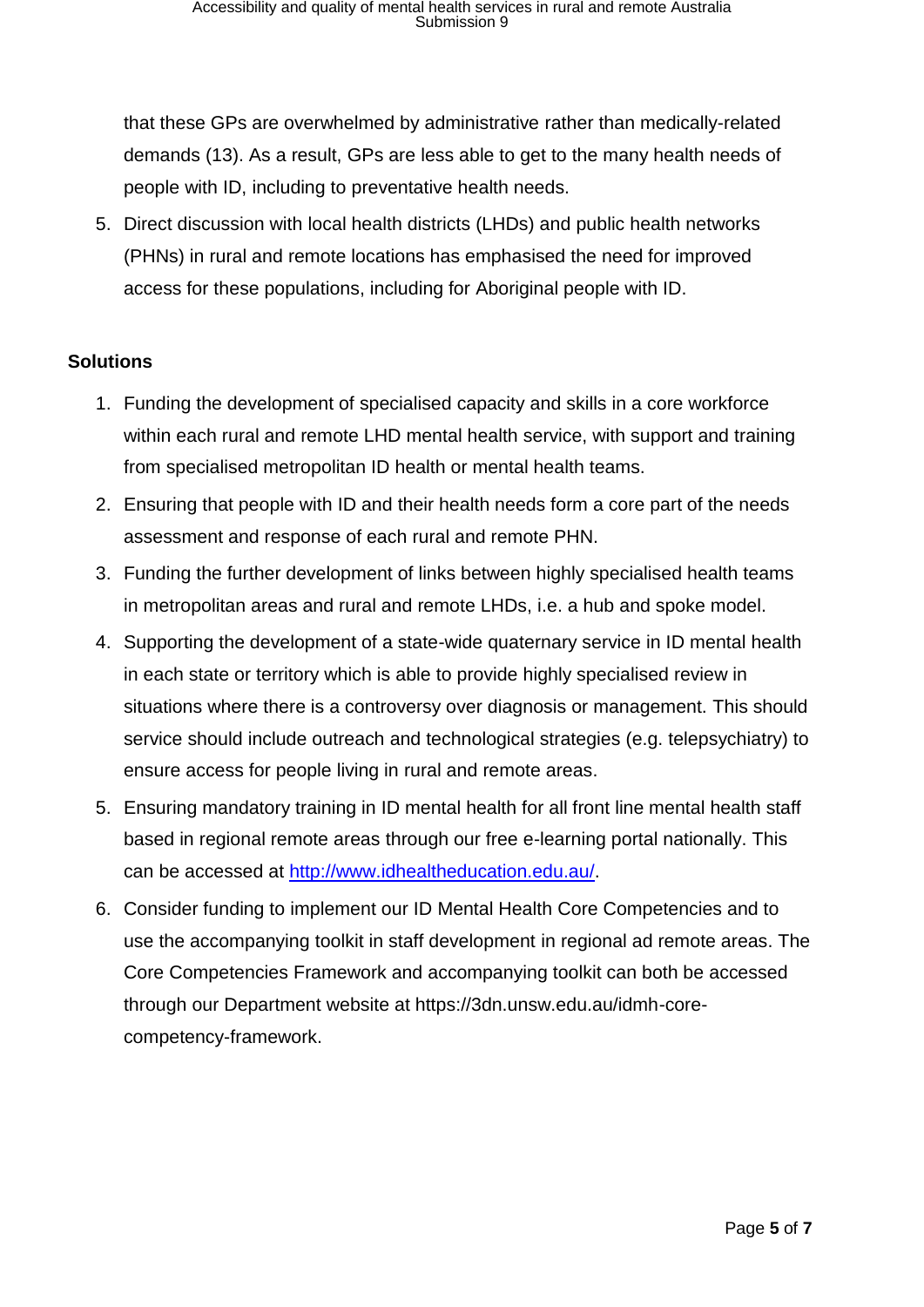# <span id="page-5-0"></span>**Concluding remarks**

People with intellectual disability are more likely to experience mental ill health than the general population and are also overrepresented in rural and remote areas where access to appropriately equipped services is limited. We thank the Senate for this opportunity for input into this important issue. In this submission we have highlighted a number of issues and potential solutions. Should you wish to discuss the content of this submission please do not hesitate to contact us. We can be contacted by phone on (02) 9931 9160 or by email, [j.trollor@unsw.edu.au.](mailto:j.trollor@unsw.edu.au)

Sincerely,

Professor Julian Trollor Dr Rachael Cvejic Chair, Intellectual Disability Mental Health Lecturer